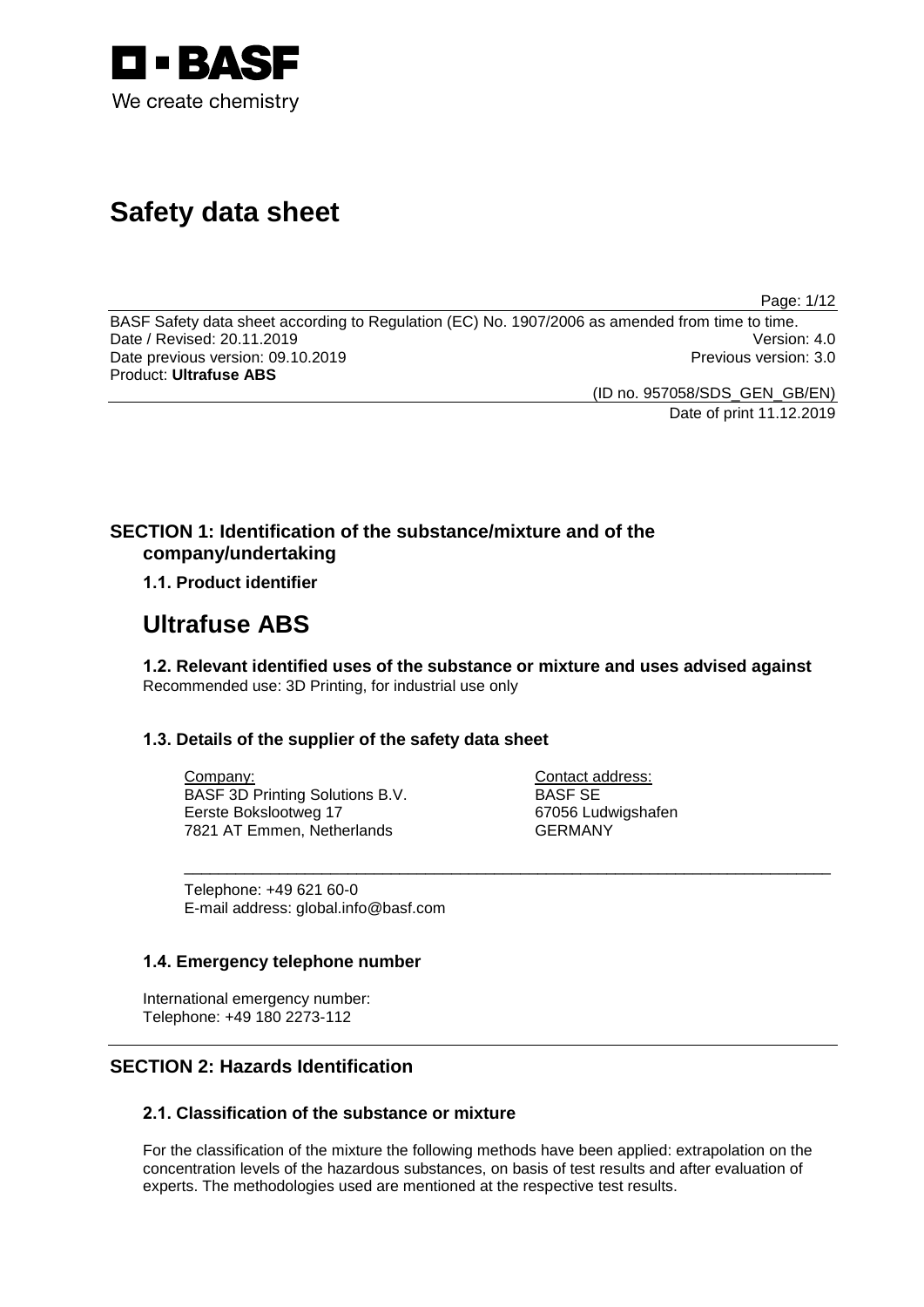BASF Safety data sheet according to Regulation (EC) No. 1907/2006 as amended from time to time. Date / Revised: 20.11.2019 Version: 4.0 Date previous version: 09.10.2019 **Previous version: 3.0** Previous version: 3.0 Product: **Ultrafuse ABS**

(ID no. 957058/SDS\_GEN\_GB/EN)

Date of print 11.12.2019

#### According to Regulation (EC) No 1272/2008 [CLP]

No need for classification according to GHS criteria for this product.

## **2.2. Label elements**

Globally Harmonized System, EU (GHS)

The product does not require a hazard warning label in accordance with GHS criteria.

## **2.3. Other hazards**

According to Regulation (EC) No 1272/2008 [CLP]

If applicable information is provided in this section on other hazards which do not result in classification but which may contribute to the overall hazards of the substance or mixture.

## **SECTION 3: Composition/Information on Ingredients**

## **3.1. Substances**

Not applicable

## **3.2. Mixtures**

#### Chemical nature

Polymer

Hazardous ingredients (GHS) according to Regulation (EC) No. 1272/2008

No particular hazards known.

## **SECTION 4: First-Aid Measures**

## **4.1. Description of first aid measures**

Remove contaminated clothing.

If inhaled:

Remove the affected individual into fresh air and keep the person calm. Assist in breathing if necessary. If symptoms persist, seek medical advice.

On skin contact:

Page: 2/12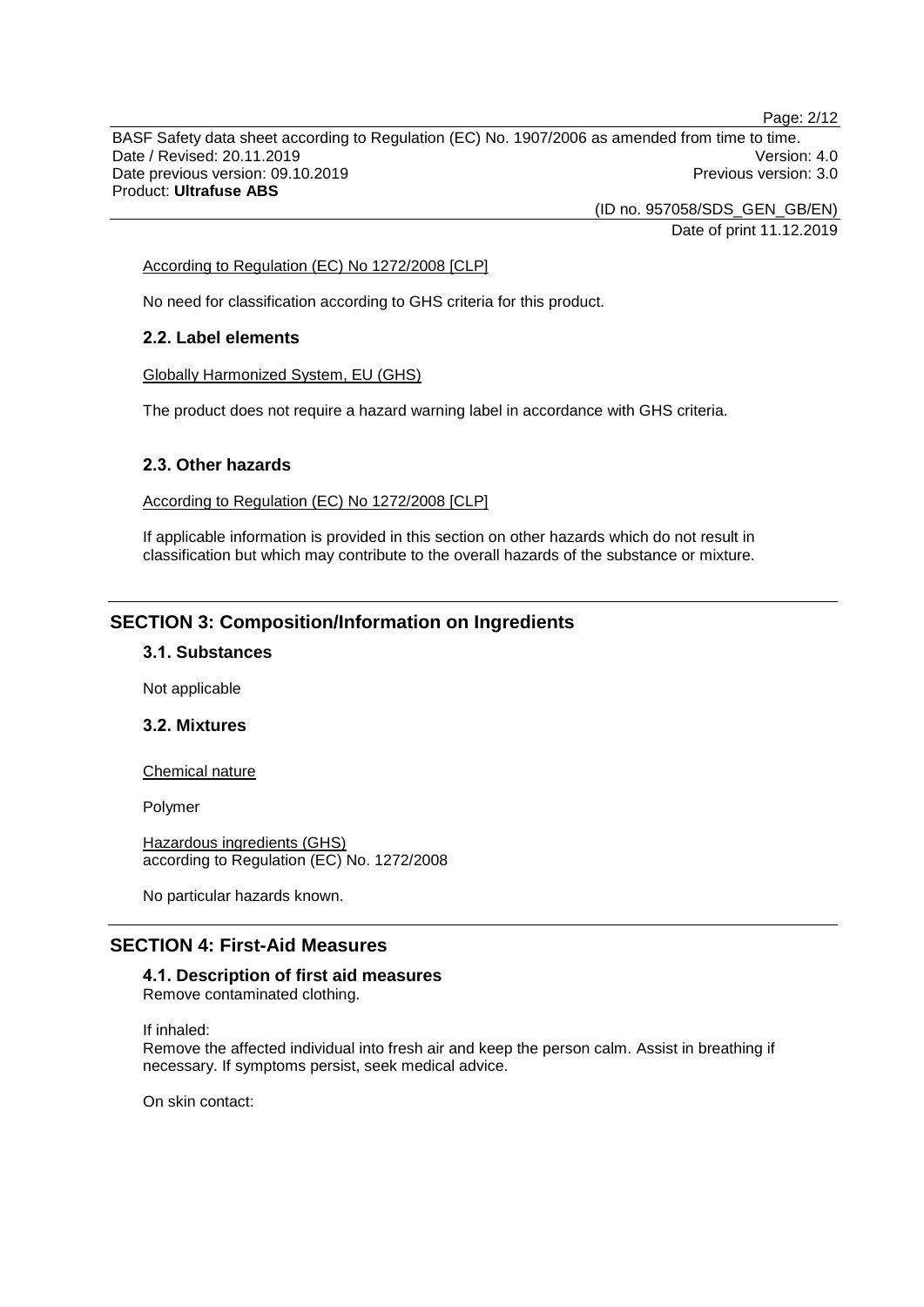Page: 3/12

BASF Safety data sheet according to Regulation (EC) No. 1907/2006 as amended from time to time. Date / Revised: 20.11.2019 Version: 4.0 Date previous version: 09.10.2019 **Previous version: 3.0** Previous version: 3.0 Product: **Ultrafuse ABS**

(ID no. 957058/SDS\_GEN\_GB/EN)

Date of print 11.12.2019

Wash thoroughly with soap and water. Burns caused by molten material require hospital treatment. If irritation develops, seek medical attention.

#### On contact with eyes:

In case of contact with the eyes, rinse immediately for at least 15 minutes with plenty of water. If irritation develops, seek medical attention.

On ingestion: Rinse mouth and then drink 200-300 ml of water. Do not induce vomiting. Seek medical attention.

#### **4.2. Most important symptoms and effects, both acute and delayed**

Symptoms: (Further) symptoms and / or effects are not known so far

Hazards: No hazard is expected under intended use and appropriate handling.

#### **4.3. Indication of any immediate medical attention and special treatment needed**

Treatment: Treat according to symptoms (decontamination, vital functions), no known specific antidote.

## **SECTION 5: Fire-Fighting Measures**

## **5.1. Extinguishing media**

Suitable extinguishing media: water spray, foam, dry powder

## **5.2. Special hazards arising from the substance or mixture**

fumes/smoke, carbon oxides, nitrogen oxides

#### **5.3. Advice for fire-fighters**

Special protective equipment: Wear a self-contained breathing apparatus.

Further information: Dusty conditions may ignite explosively in the presence of an ignition source causing flash fire.

## **SECTION 6: Accidental Release Measures**

Avoid dispersal of dust in the air (i.e., clearing dust surfaces with compressed air). Avoid the formation and build-up of dust - danger of dust explosion. Dust in sufficient concentration can result in an explosive mixture in air. Handle to minimize dusting and eliminate open flame and other sources of ignition.

#### **6.1. Personal precautions, protective equipment and emergency procedures** No special precautions necessary.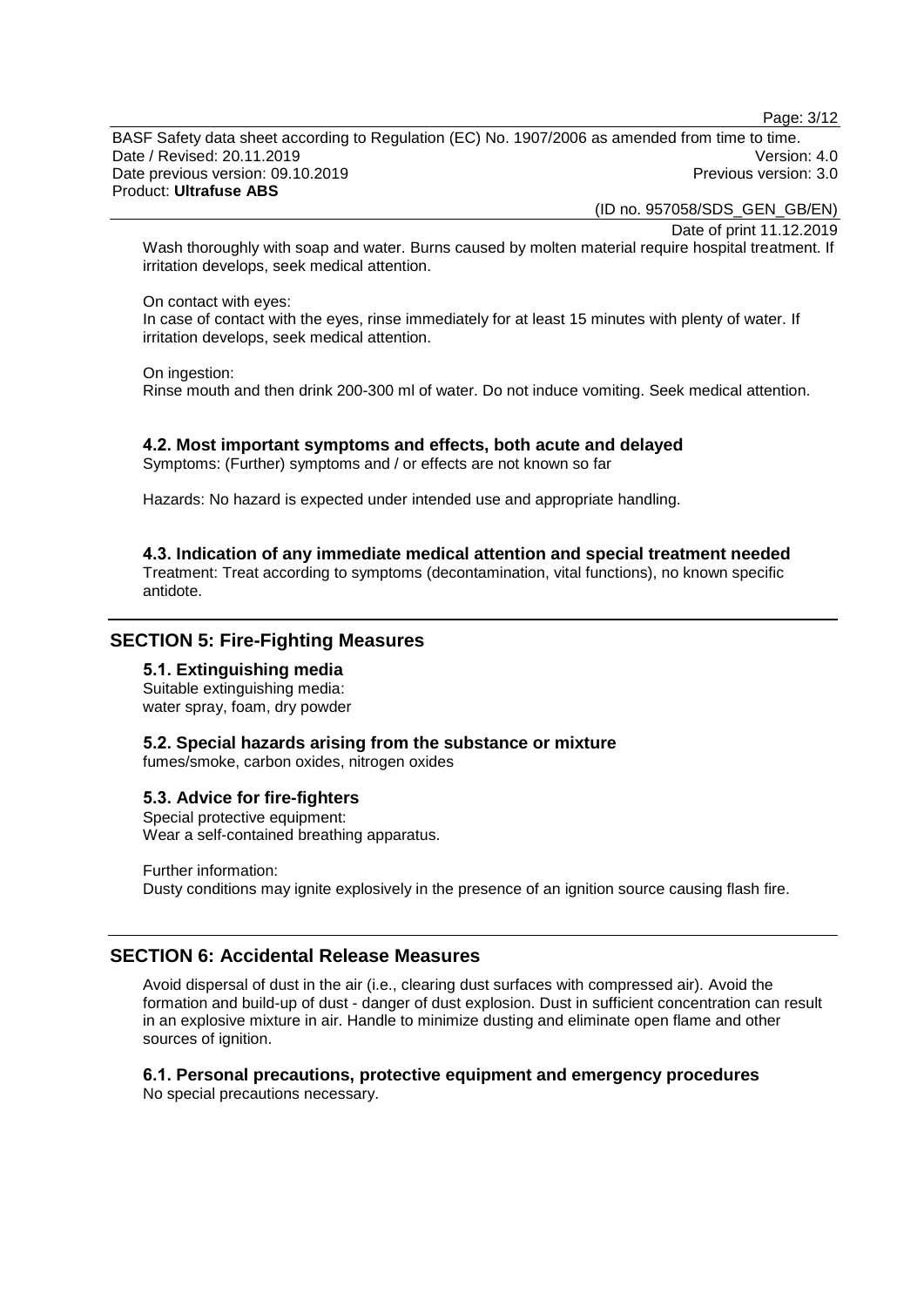Page: 4/12

BASF Safety data sheet according to Regulation (EC) No. 1907/2006 as amended from time to time. Date / Revised: 20.11.2019 Version: 4.0 Date previous version: 09.10.2019 **Previous version: 3.0** Previous version: 3.0 Product: **Ultrafuse ABS**

> (ID no. 957058/SDS\_GEN\_GB/EN) Date of print 11.12.2019

## **6.2. Environmental precautions**

Do not allow to enter soil, waterways or waste water channels.

## **6.3. Methods and material for containment and cleaning up**

For small amounts: Sweep/shovel up.

For large amounts: Sweep/shovel up. Vacuum up spilled product. Reclaim for processing if possible. Ensure adequate ventilation. Avoid raising dust. After decontamination, spill area can be washed with water.

#### **6.4. Reference to other sections**

Information regarding exposure controls/personal protection and disposal considerations can be found in section 8 and 13.

## **SECTION 7: Handling and Storage**

#### **7.1. Precautions for safe handling**

Avoid inhalation of dusts/mists/vapours. Ensure adequate ventilation. Provide suitable exhaust ventilation at drying process and in the surrounding of processing machines. Keep away from sources of ignition - No smoking. Take precautionary measures against static discharges. Avoid the formation and deposition of dust.

#### Protection against fire and explosion:

Avoid dust formation. Dust in sufficient concentration can result in an explosive mixture in air. Handle to minimize dusting and eliminate open flame and other sources of ignition. Routine housekeeping should be instituted to ensure that dusts do not accumulate on surfaces.

#### **7.2. Conditions for safe storage, including any incompatibilities**

Further information on storage conditions: Keep container tightly closed. Avoid extreme heat. Avoid all sources of ignition: heat, sparks, open flame.

Storage stability: Avoid prolonged storage.

#### **7.3. Specific end use(s)**

For the relevant identified use(s) listed in Section 1 the advice mentioned in this section 7 is to be observed.

## **SECTION 8: Exposure Controls/Personal Protection**

#### **8.1. Control parameters**

Components with occupational exposure limits

No occupational exposure limits known.

#### **8.2. Exposure controls**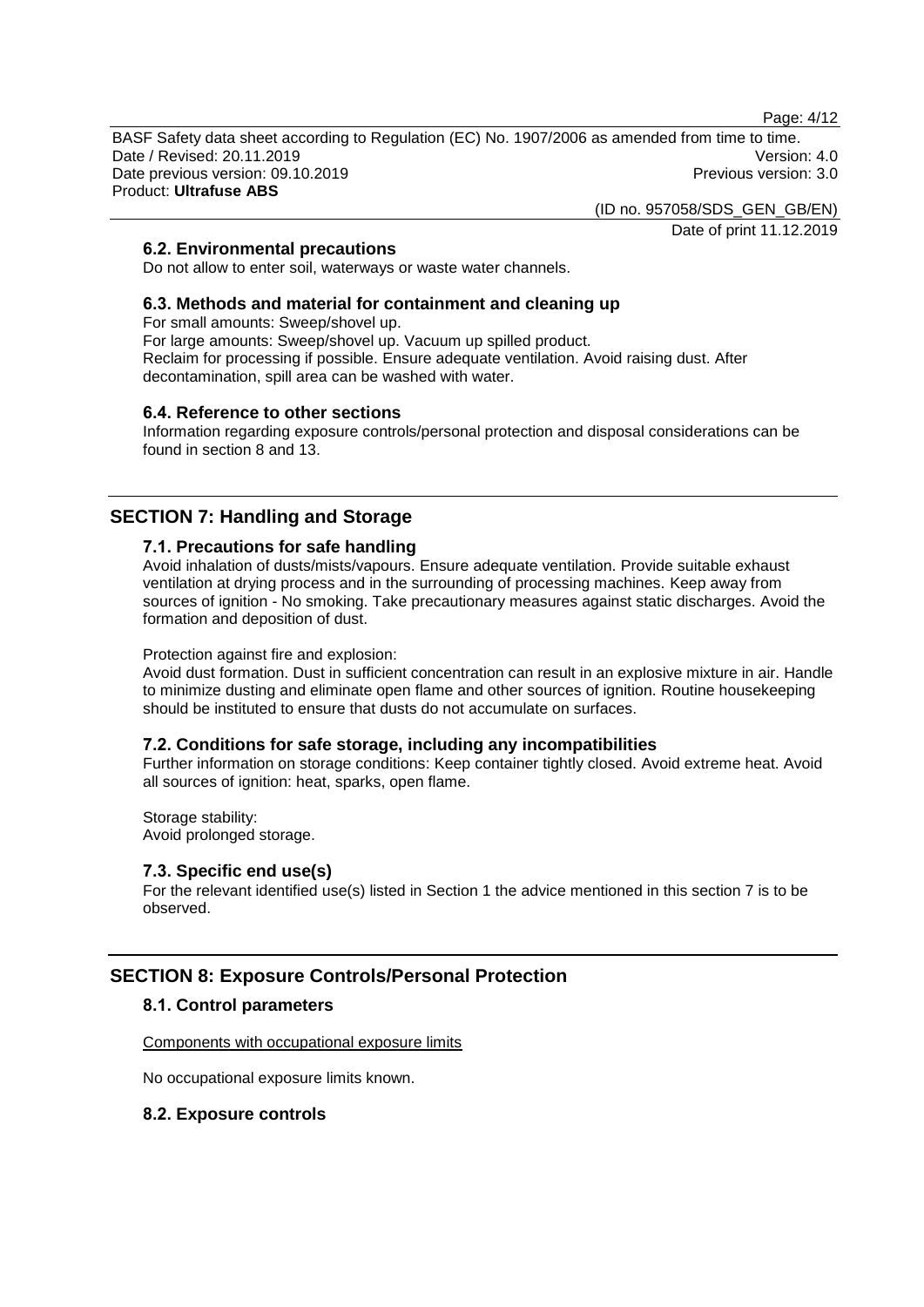Page: 5/12

BASF Safety data sheet according to Regulation (EC) No. 1907/2006 as amended from time to time. Date / Revised: 20.11.2019 Version: 4.0 Date previous version: 09.10.2019 **Previous version: 3.0** Previous version: 3.0 Product: **Ultrafuse ABS**

> (ID no. 957058/SDS\_GEN\_GB/EN) Date of print 11.12.2019

#### Personal protective equipment

Respiratory protection:

Breathing protection if breathable aerosols/dust are formed. Wear respiratory protection if ventilation is inadequate. Particle filter with medium efficiency for solid and liquid particles (e.g. EN 143 or 149, Type P2 or FFP2)

Hand protection: Wear chemical resistant protective gloves.

Eye protection: Safety glasses with side-shields (frame goggles) (e.g. EN 166)

Body protection: Standard work clothes and shoes.

#### General safety and hygiene measures

Wear protective clothing to prevent contact during mechanical processing and/or hot melt conditions. After use of gloves apply skin-cleaning agents and skin cosmetics.

## **SECTION 9: Physical and Chemical Properties**

#### **9.1. Information on basic physical and chemical properties**

| Form:<br>Colour:       | filament<br>various, depending on the colourant              |
|------------------------|--------------------------------------------------------------|
| Odour:                 | odourless                                                    |
| Odour threshold:       |                                                              |
|                        | not applicable, odour not perceivable                        |
| pH value:              |                                                              |
|                        | not determined                                               |
| Melting point:         | not determined                                               |
| Boiling point:         |                                                              |
|                        | not applicable                                               |
| Flash point:           |                                                              |
|                        | not applicable                                               |
| Evaporation rate:      |                                                              |
|                        | The product is a non-volatile solid.                         |
| Flammability:          | not flammable                                                |
| Lower explosion limit: |                                                              |
|                        | For solids not relevant for<br>classification and labelling. |
| Upper explosion limit: |                                                              |
|                        | For solids not relevant for                                  |
|                        | classification and labelling.                                |
| Ignition temperature:  |                                                              |
|                        | not determined                                               |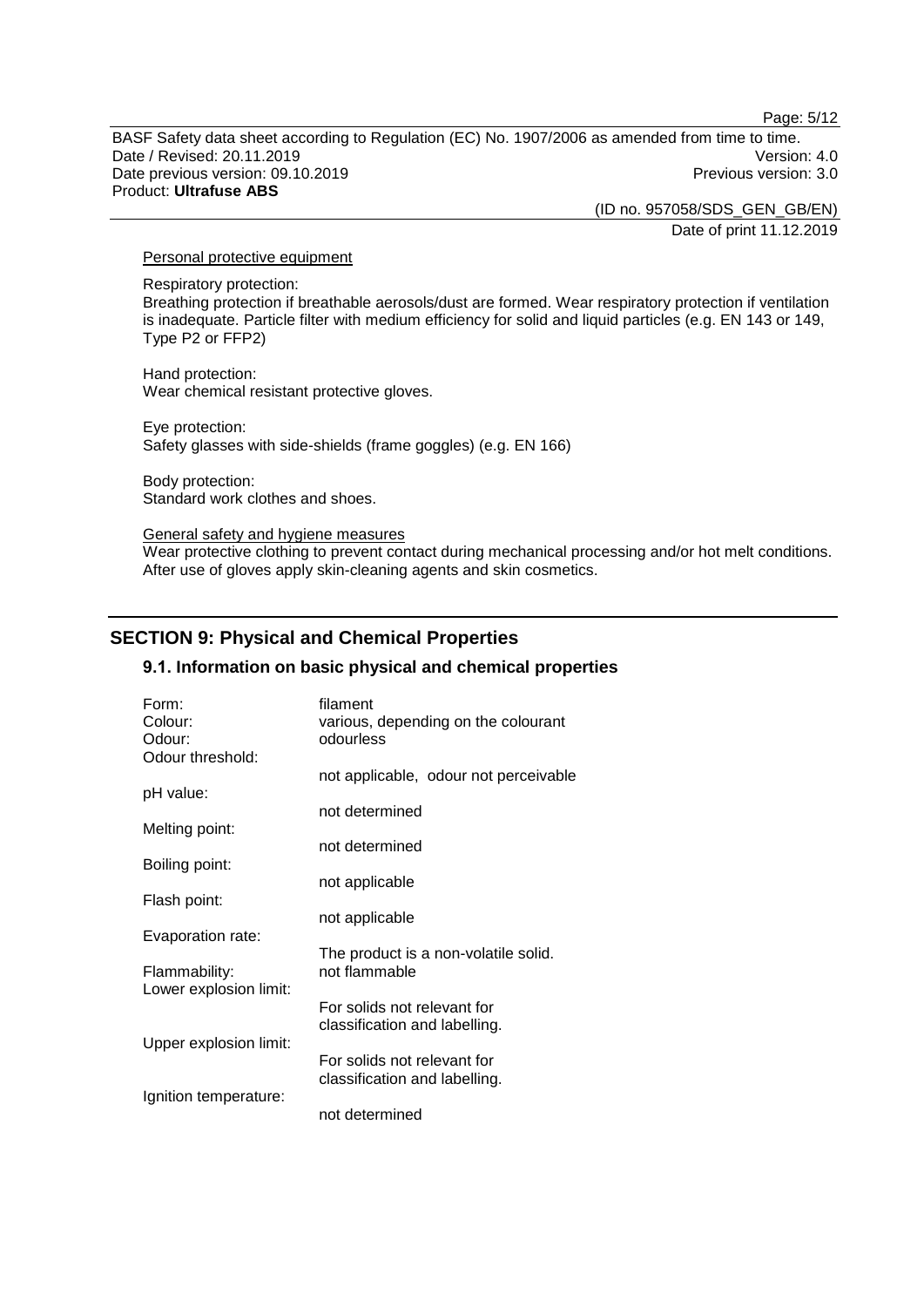Page: 6/12

BASF Safety data sheet according to Regulation (EC) No. 1907/2006 as amended from time to time. Date / Revised: 20.11.2019<br>
Date previous version: 09.10.2019<br>
Date previous version: 09.10.2019 Date previous version: 09.10.2019 Product: **Ultrafuse ABS**

(ID no. 957058/SDS\_GEN\_GB/EN)

Date of print 11.12.2019

| Vapour pressure:                                    |                                        |
|-----------------------------------------------------|----------------------------------------|
|                                                     | not applicable                         |
| Relative density:                                   | $1.05 - 1.07$                          |
|                                                     | (25 °C)                                |
| Relative vapour density (air):                      |                                        |
|                                                     | not applicable                         |
| Solubility in water:                                | negligible                             |
| Partitioning coefficient n-octanol/water (log Kow): |                                        |
|                                                     | not applicable for mixtures            |
| Self ignition:                                      | not self-igniting                      |
|                                                     |                                        |
| Thermal decomposition: $>$ 300 °C                   |                                        |
| Viscosity, dynamic:                                 |                                        |
|                                                     | not applicable, the product is a solid |
| Viscosity, kinematic:                               |                                        |
|                                                     | not applicable, the product is a solid |
| Fire promoting properties: not fire-propagating     |                                        |
|                                                     |                                        |

## **9.2. Other information**

| Self heating ability: | It is not a substance capable of |
|-----------------------|----------------------------------|
|                       | spontaneous heating.             |

Radioactivity:

not radioactive for transport purposes

## **SECTION 10: Stability and Reactivity**

## **10.1. Reactivity**

No hazardous reactions if stored and handled as prescribed/indicated.

Corrosion to metals: No corrosive effect on metal.

## **10.2. Chemical stability**

Stable under normal conditions.

## **10.3. Possibility of hazardous reactions**

The product is stable if stored and handled as prescribed/indicated.

## **10.4. Conditions to avoid**

Temperature: > 300 °C Prolonged exposure to elevated temperatures may result in exothermic decomposition accompanied by a pressure build-up in sealed containers. Avoid all sources of ignition: heat, sparks, open flame.

## **10.5. Incompatible materials**

Substances to avoid: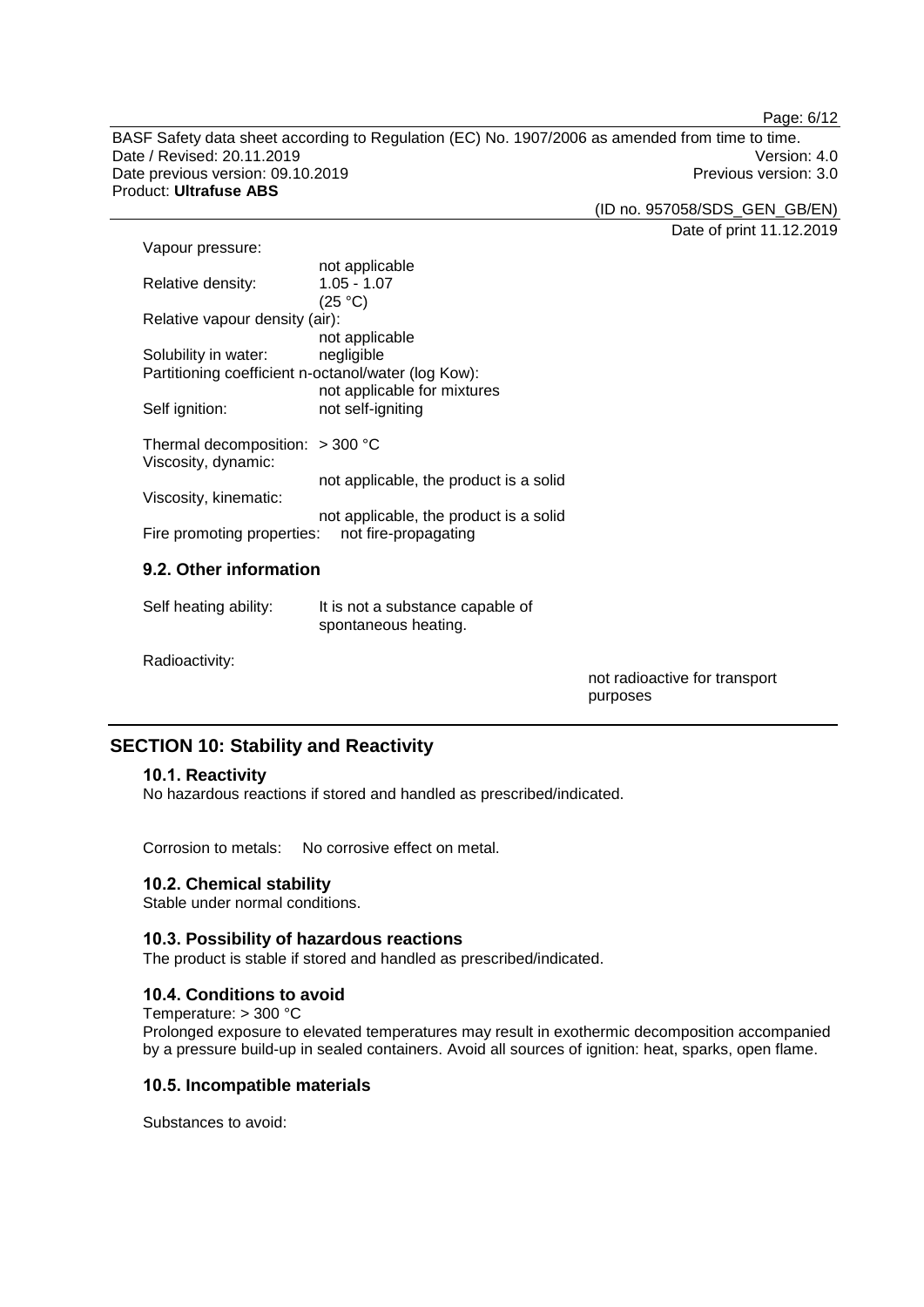Page: 7/12

BASF Safety data sheet according to Regulation (EC) No. 1907/2006 as amended from time to time. Date / Revised: 20.11.2019 Version: 4.0 Date previous version: 09.10.2019 **Previous version: 3.0** Previous version: 3.0 Product: **Ultrafuse ABS**

> (ID no. 957058/SDS\_GEN\_GB/EN) Date of print 11.12.2019

oxidizing agents

## **10.6. Hazardous decomposition products**

Hazardous decomposition products: acrylonitrile, styrene monomers, gases/vapours, oxides, hydrocarbons

## **SECTION 11: Toxicological Information**

## **11.1. Information on toxicological effects**

#### Acute toxicity

Assessment of acute toxicity:

Contact with molten product may cause thermal burns. Virtually nontoxic after a single skin contact. Virtually nontoxic by inhalation. Virtually nontoxic after a single ingestion. The product has not been tested. The statement has been derived from the properties of the individual components.

#### **Irritation**

Assessment of irritating effects:

May cause slight irritation to the skin. May cause slight irritation to the eyes. May cause slight irritation to the respiratory tract.

#### Respiratory/Skin sensitization

Assessment of sensitization: A sensitizing effect on particularly sensitive individuals cannot be excluded.

#### Germ cell mutagenicity

Assessment of mutagenicity: Not classified, due to lack of data.

**Carcinogenicity** 

Assessment of carcinogenicity: Not classified, due to lack of data.

Reproductive toxicity

Assessment of reproduction toxicity: Not classified, due to lack of data.

Developmental toxicity

Assessment of teratogenicity: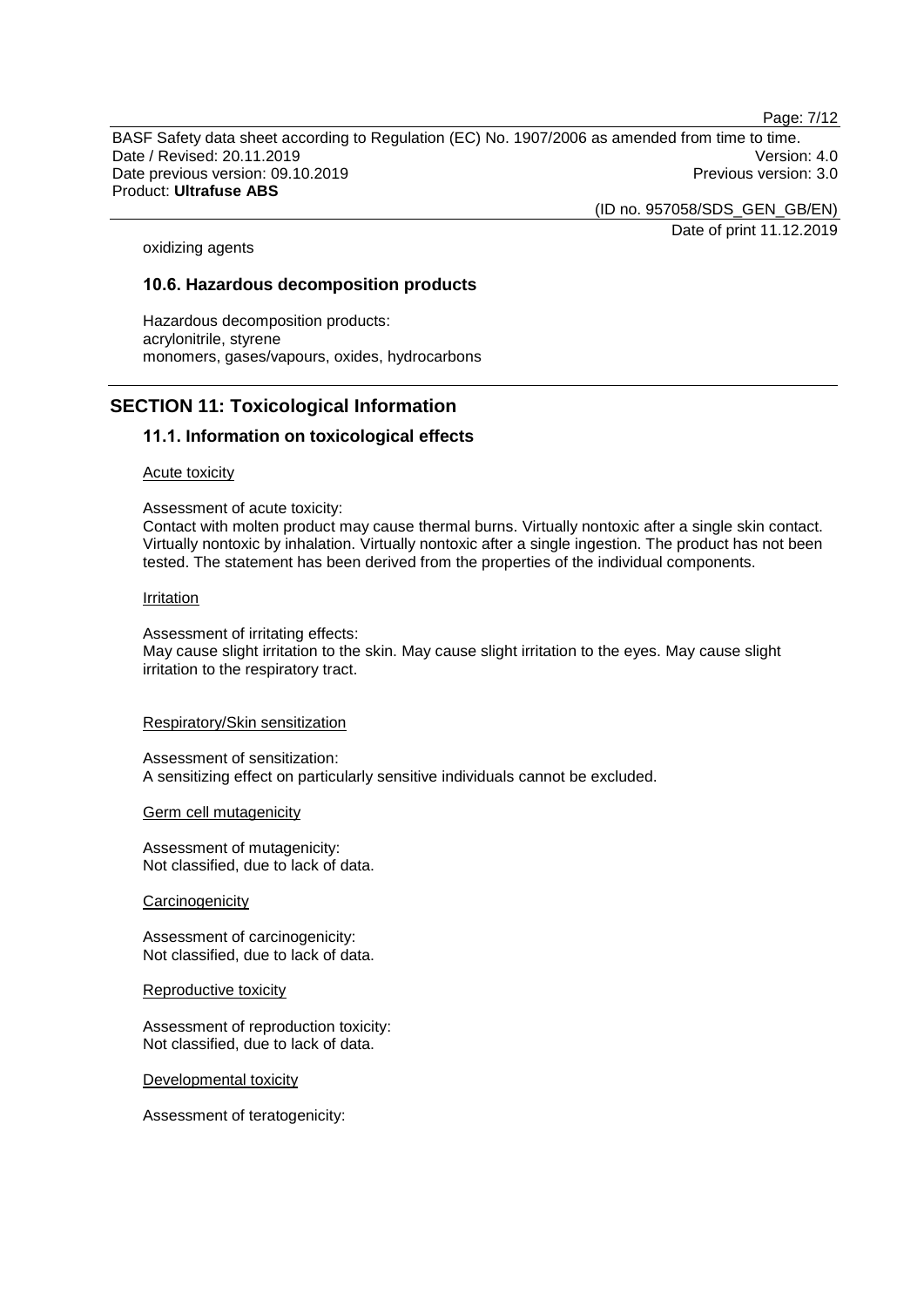BASF Safety data sheet according to Regulation (EC) No. 1907/2006 as amended from time to time. Date / Revised: 20.11.2019 Version: 4.0 Date previous version: 09.10.2019 **Previous version: 3.0** Previous version: 3.0 Product: **Ultrafuse ABS**

(ID no. 957058/SDS\_GEN\_GB/EN)

Date of print 11.12.2019

Page: 8/12

Not classified, due to lack of data.

Specific target organ toxicity (single exposure)

Assessment of STOT single: Based on available Data, the classification criteria are not met.

Repeated dose toxicity and Specific target organ toxicity (repeated exposure)

Assessment of repeated dose toxicity: The information available on the product provides no indication of toxicity on target organs after repeated exposure.

#### Aspiration hazard

No aspiration hazard expected.

## **SECTION 12: Ecological Information**

#### **12.1. Toxicity**

Assessment of aquatic toxicity: The product has not been tested. The statement has been derived from the structure of the product. There is a high probability that the product is not acutely harmful to aquatic organisms.

#### **12.2. Persistence and degradability**

Assessment biodegradation and elimination (H2O): Experience shows this product to be inert and non-degradable.

#### **12.3. Bioaccumulative potential**

Bioaccumulation potential: The product will not be readily bioavailable due to its consistency and insolubility in water.

#### **12.4. Mobility in soil**

Assessment transport between environmental compartments: Adsorption in soil: Adsorption to solid soil phase is possible.

## **12.5. Results of PBT and vPvB assessment**

The product does not fulfill the criteria for PBT (Persistent/bioaccumulative/toxic) and vPvB (very persistent/very bioaccumulative).

#### **12.6. Other adverse effects**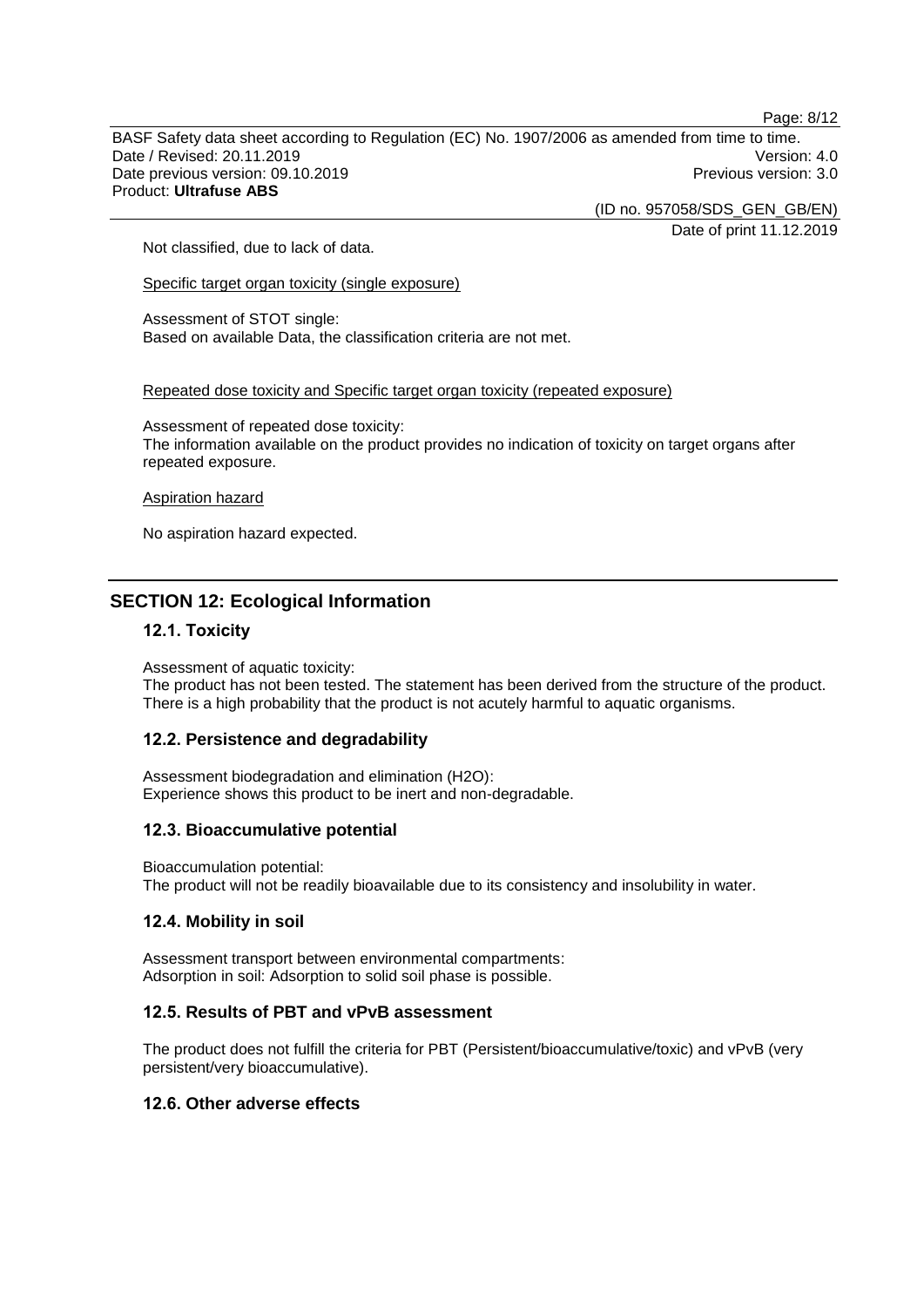Page: 9/12

BASF Safety data sheet according to Regulation (EC) No. 1907/2006 as amended from time to time. Date / Revised: 20.11.2019 Version: 4.0 Date previous version: 09.10.2019 **Previous version: 3.0** Previous version: 3.0 Product: **Ultrafuse ABS**

> (ID no. 957058/SDS\_GEN\_GB/EN) Date of print 11.12.2019

No data available.

## **12.7. Additional information**

Other ecotoxicological advice:

The product has been assessed on the basis of the components' available data. To some extent data gaps exist for individual components.

## **SECTION 13: Disposal Considerations**

#### **13.1. Waste treatment methods**

Must be disposed of or incinerated in accordance with local regulations.

A waste code in accordance with the European waste catalog (EWC) cannot be specified, due to dependence on the usage.

The waste code in accordance with the European waste catalog (EWC) must be specified in cooperation with disposal agency/manufacturer/authorities.

The UK Environmental Protection (Duty of Care) Regulations (EP) and amendments should be noted (United Kingdom).

Contaminated packaging: Packs that cannot be cleaned should be disposed of in the same manner as the contents. Uncontaminated packaging can be re-used.

## **SECTION 14: Transport Information**

#### **Land transport**

ADR

| UN number:                                                              | Not applicable                                                 |
|-------------------------------------------------------------------------|----------------------------------------------------------------|
| UN proper shipping name:                                                | Not applicable                                                 |
| Transport hazard class(es):                                             | Not applicable                                                 |
| Packing group:                                                          | Not applicable                                                 |
| Environmental hazards:<br>Special precautions for<br>user<br><b>RID</b> | Not applicable<br>None known                                   |
|                                                                         | Not classified as a dangerous good under transport regulations |
| UN number:                                                              | Not applicable                                                 |
| UN proper shipping name:                                                | Not applicable                                                 |

Not classified as a dangerous good under transport regulations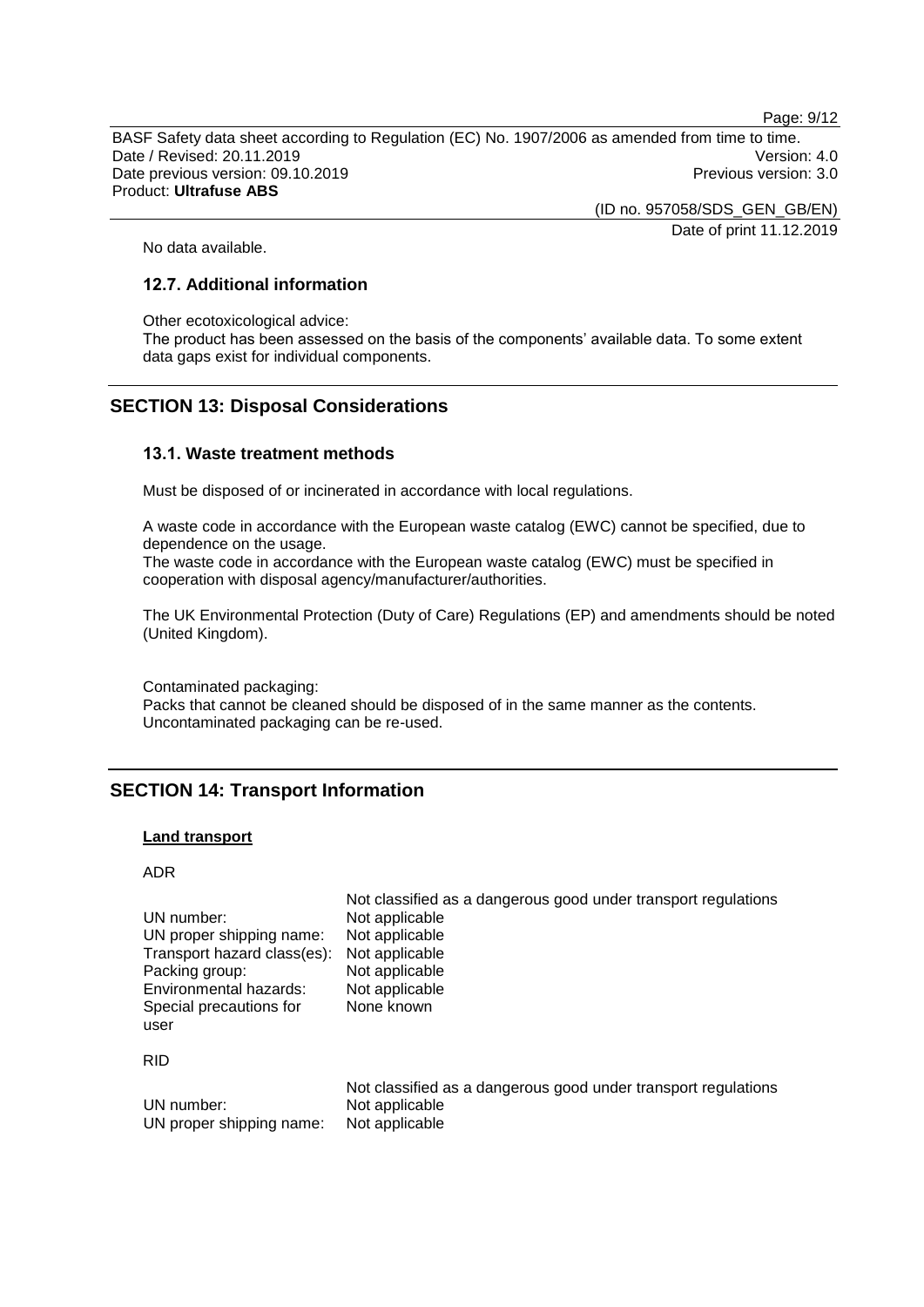Page: 10/12

BASF Safety data sheet according to Regulation (EC) No. 1907/2006 as amended from time to time. Date / Revised: 20.11.2019<br>
Date previous version: 09.10.2019<br>
Date previous version: 09.10.2019 Date previous version: 09.10.2019 Product: **Ultrafuse ABS**

(ID no. 957058/SDS\_GEN\_GB/EN)

Date of print 11.12.2019

| Transport hazard class(es): | Not applicable |
|-----------------------------|----------------|
| Packing group:              | Not applicable |
| Environmental hazards:      | Not applicable |
| Special precautions for     | None known     |
| user                        |                |

#### **Inland waterway transport** ADN

|                                            | Not classified as a dangerous good under transport regulations |
|--------------------------------------------|----------------------------------------------------------------|
| UN number:                                 | Not applicable                                                 |
| UN proper shipping name:                   | Not applicable                                                 |
| Transport hazard class(es): Not applicable |                                                                |
| Packing group:                             | Not applicable                                                 |
| Environmental hazards:                     | Not applicable                                                 |
| Special precautions for                    | None known                                                     |
| user:                                      |                                                                |

Transport in inland waterway vessel Not evaluated

## **Sea transport**

#### IMDG

|                             | Not classified as a dangerous good under transport regulations |
|-----------------------------|----------------------------------------------------------------|
| UN number:                  | Not applicable                                                 |
| UN proper shipping name:    | Not applicable                                                 |
| Transport hazard class(es): | Not applicable                                                 |
| Packing group:              | Not applicable                                                 |
| Environmental hazards:      | Not applicable                                                 |
| Special precautions for     | None known                                                     |
| user                        |                                                                |

#### **Air transport**

## IATA/ICAO

| Not classified as a dangerous good under transport regulations |
|----------------------------------------------------------------|
| Not applicable                                                 |
| Not applicable                                                 |
| Not applicable                                                 |
| Not applicable                                                 |
| Not applicable                                                 |
| None known                                                     |
|                                                                |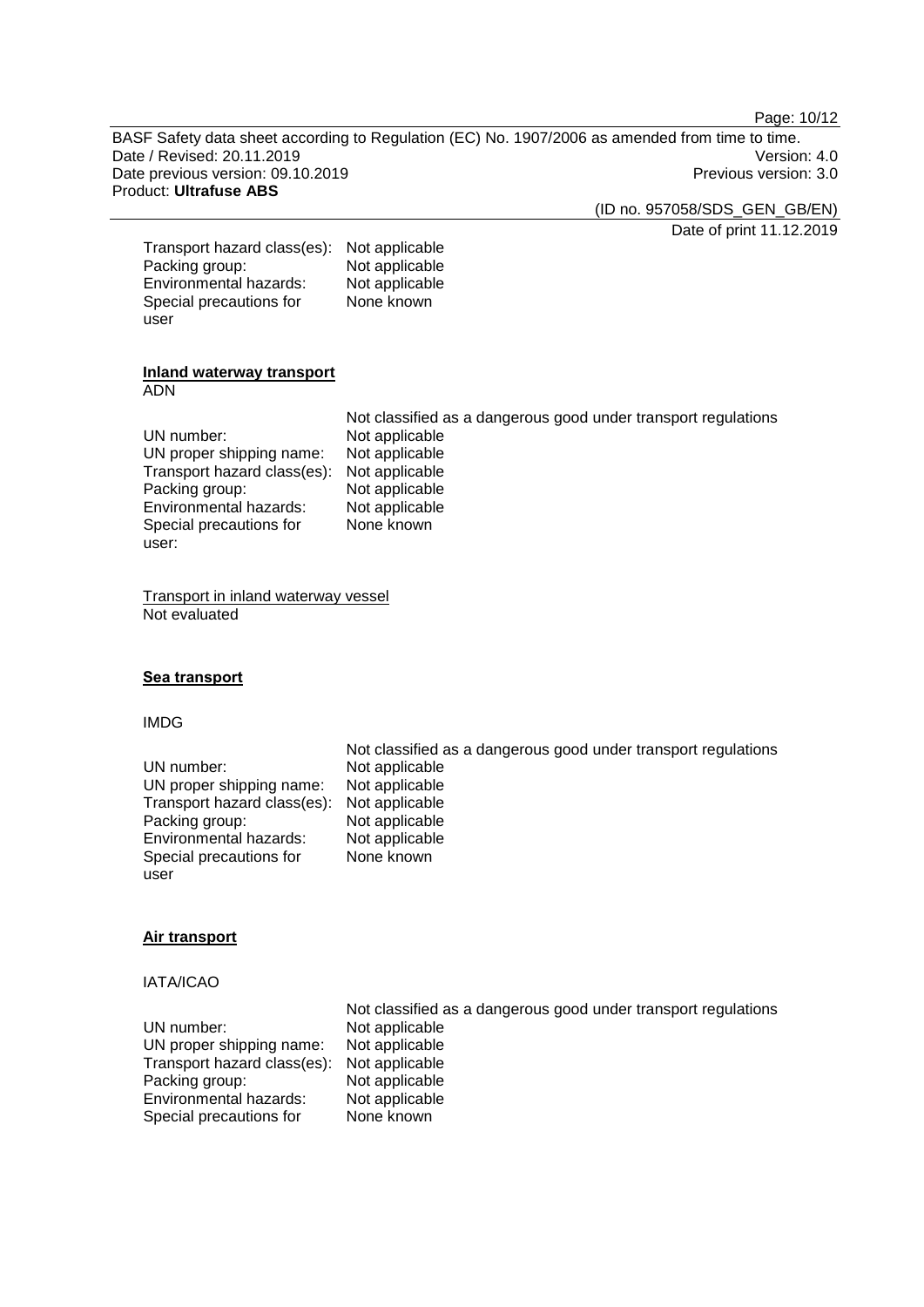Page: 11/12

BASF Safety data sheet according to Regulation (EC) No. 1907/2006 as amended from time to time. Date / Revised: 20.11.2019 Version: 4.0 Date previous version: 09.10.2019 **Previous version: 3.0** Previous version: 3.0 Product: **Ultrafuse ABS**

> (ID no. 957058/SDS\_GEN\_GB/EN) Date of print 11.12.2019

user

#### **14.1. UN number**

See corresponding entries for "UN number" for the respective regulations in the tables above.

#### **14.2. UN proper shipping name**

See corresponding entries for "UN proper shipping name" for the respective regulations in the tables above.

#### **14.3. Transport hazard class(es)**

See corresponding entries for "Transport hazard class(es)" for the respective regulations in the tables above.

#### **14.4. Packing group**

See corresponding entries for "Packing group" for the respective regulations in the tables above.

#### **14.5. Environmental hazards**

See corresponding entries for "Environmental hazards" for the respective regulations in the tables above.

#### **14.6. Special precautions for user**

See corresponding entries for "Special precautions for user" for the respective regulations in the tables above.

#### **14.7. Transport in bulk according to Annex II of MARPOL and the IBC Code**

| Regulation:         | Not evaluated |
|---------------------|---------------|
| Shipment approved:  | Not evaluated |
| Pollution name:     | Not evaluated |
| Pollution category: | Not evaluated |
| Ship Type:          | Not evaluated |
|                     |               |

## **SECTION 15: Regulatory Information**

## **15.1. Safety, health and environmental regulations/legislation specific for the substance or mixture**

The data should be considered when making any assessment under the Control of Substances Hazardous to Health Regulations (COSHH), and related guidance, for example, 'COSHH Essentials' (United Kingdom).

## **15.2. Chemical Safety Assessment**

Product is not classified as hazardous.

Chemical Safety Assessment not required